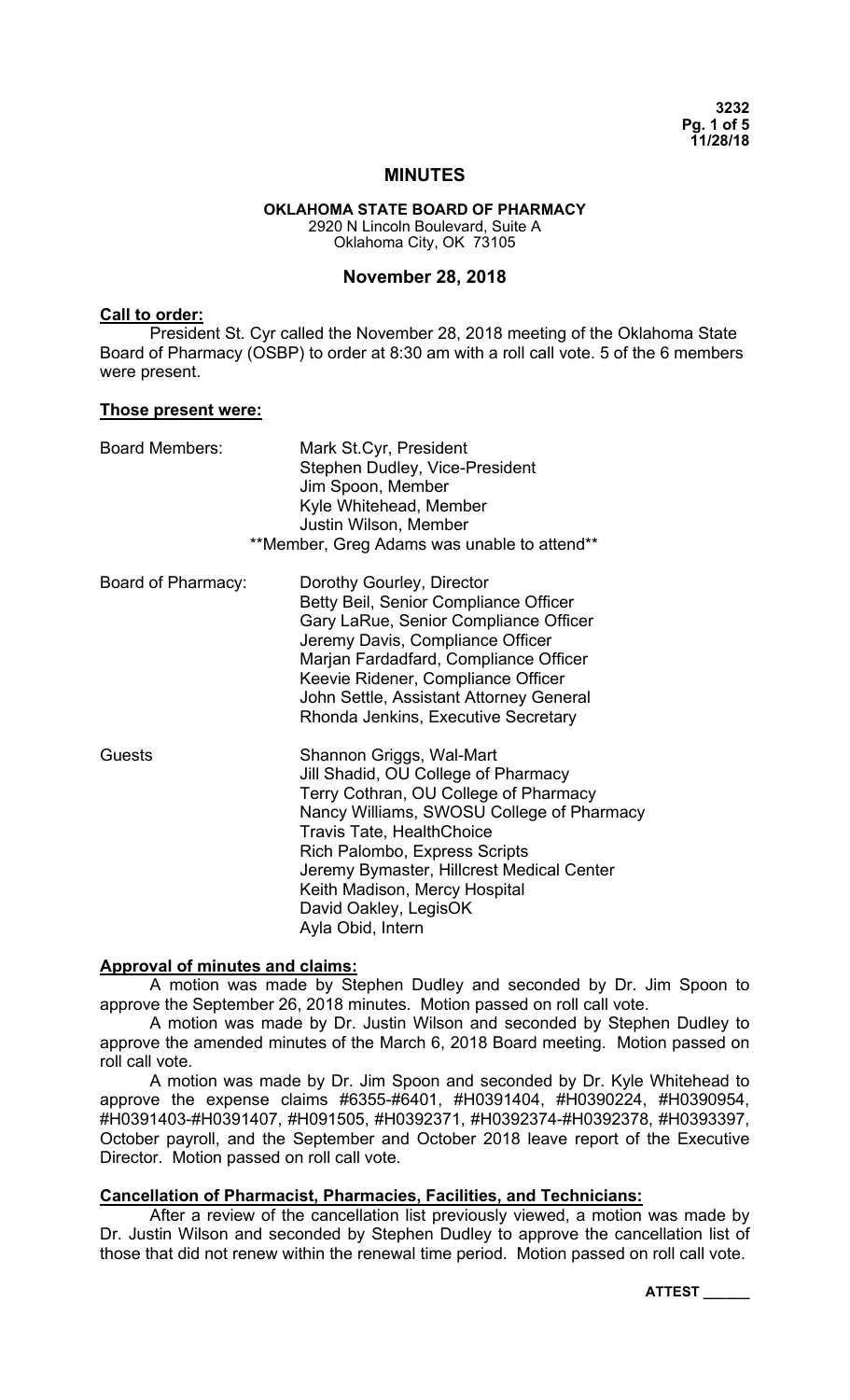### **Board sets future Board meetings:**

The Board set Wednesday March 6, 2019 as a Board meeting date. The next scheduled date will be Wednesday January 16, 2019.

### **Board welcomes P-4 Students:**

 The Board welcomed the students from both the University of Oklahoma and Southwestern Oklahoma State University Colleges of Pharmacy attending the Board meeting. All students will attend a Board meeting during their final year of college.

## **Board discusses Pain Management CE:**

 The Board Director discussed the pain management modules that the Board of Pharmacy had helped to fund. She explained that the previous Director, John Foust was involved in this project and that he had asked to make 1 hour of CE on Pain Management mandatory for pharmacist. The Board asked for more information about the project before placing a link on our website to the courses. The Director suggested to them that we provide the course for free to pharmacists but that she will obtain more information for the Board to review.

### **Board discusses Probation issues:**

 Executive Director, Dorothy Gourley discussed with the Board a possible issue with new pharmacy license applications. She reported that there have been a few instances that when a new license is issued, all of the actions taken by the Board on the previous license number are not carried over to the new license. In some cases, the staff has suspected that this tactic may be used to circumvent the normal process of asking the Board to lift the probation or serving the duration of the probationary period listed in the Agreed/Final Order of a case. It would be possible for the pharmacy owner to transfer ownership to a relative, a friend or a trusted individual simply to obtain a new license number. Director Gourley stated that she had spoken to the Assistant Attorney General, John Settle and he stated that it would be possible to make the transfer contingent upon compliance with some or all of the items required for the previous license under probation or any other contingencies consistent with our mission of protecting the health of the public.

 After a brief discussion of the information presented, the Board agreed that this action be left to the discretion of the Executive Director.

### **Legislative Update:**

 Executive Director, Dorothy Gourley asked the Board lobbyist, Jimmy Durant to report on issues at the Capital. Below are some of the topics discussed:

- 1. Elections were November 6, 2018. 75% of legislators have 4 years or less experience.
- 2. Deadline for Bill filing is December 8, 2018.
- 3. FTE bill has been filed-if passed the Board would be allowed 10-15 FTE's.
- 4. Met with the Senate for non-appropriated agencies about the building issues.
- 5. Medical Marijuana applications are being issued. To date there have been 22,810 applications submitted with 17,140 being approved.
- 6. SQ788 issues from the business side may impact the Pharmacy Board.
	- A) Wording---"any agency including another agency in their rules must contact that Board within 30 days"
	- B) Joint Committee doesn't want to over step what the people voted for.

### **Executive Director gives Agency report:**

### **Building Report:**

 Executive Director, Dorothy Gourley reported to the Board that workmen arrived on Monday October 22<sup>nd</sup> to begin evaluating the building leaks. Attorney Erin Moore, was here with them to observe the progress. They began at the southeast corner of the building and moved around the outside perimeter of the south wall. They had initially reserved two days to complete the project however it took a couple of extra days to complete. She stated that she visited with the Terracon representative during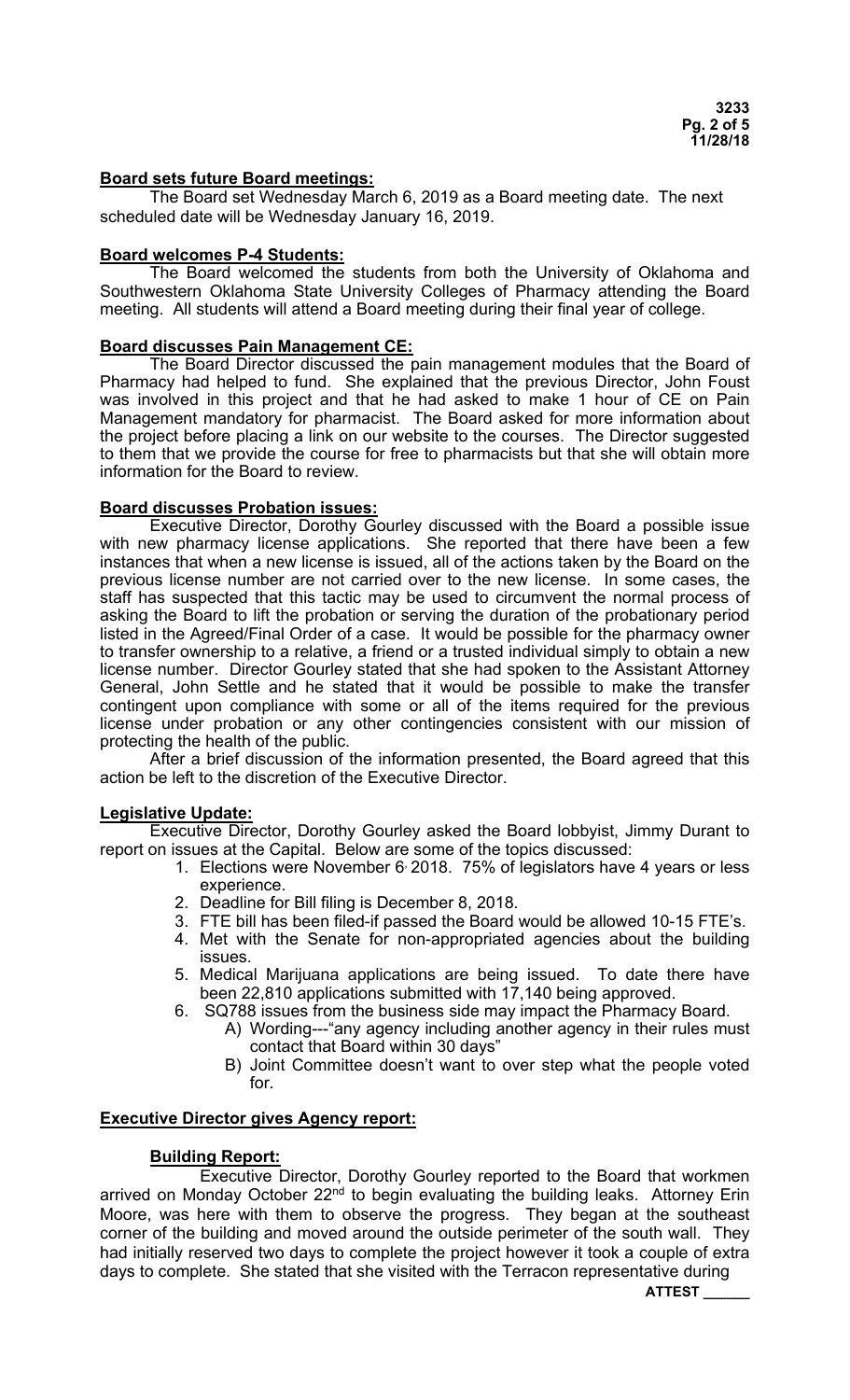the final days of completing the project. He stated that he has identified multiple problems causing the water leaks and that those problems will be detailed in an official report.

# **Board Committees:**

 Director Gourley reported that the hospital subcommittee of the technician review committee met on October  $23<sup>rd</sup>$  and November  $14<sup>th</sup>$ . She stated that the retail subcommittee met on October 31<sup>st</sup> and that the projected time for the two committees to reconvene is December 13<sup>th</sup>. She stated that at that time the committee will formulate their recommendations to present to the Board.

### **Search Committee:**

 Director Gourley reported that the first meeting of the Search Committee for the next Executive Director met on October 29, 2018 and that the application process has begun. She reported that applications are being received and secured until ready for review by the Committee.

### **Meetings:**

 Director Gourley stated that the staff and Board members attended several critical meetings in October. She reported that all of the compliance officers attended Maltagon and some stayed for the NABP District Meeting that was held in Kansas City. She noted that she and Dr. St.Cyr also attended both meetings. She also noted that sharing the Board's concerns with other states gives the opportunity to learn a variety of ways to address problems in this state. Some of the topics that were discussed included: Opioid Regulation for Pharmacists and Prescribers, Innovative Patient Care with Digital Medicine, and Future Trends and Technologies in Pharmacy. She noted that Board Members, Greg Adams, Jim Spoon and Justin Wilson attended the NCPA meeting and that Compliance Officer Melissa Reichert attended a CME event entitled "The Crossroads of Marijuana: Do It Right" which was sponsored by the Oklahoma State Medical Association. The Director noted that she and Mark St. Cyr will be attending the ASHP Midyear meeting the first week of December.

# **Change in Reciprocity Process:**

 Director Gourley stated that after completing the reciprocity interviews that have already been scheduled, the applicants will no longer interview during the Board meeting. The same process for doing the interviews in the office will continue, but those that have normally been scheduled for the Board meeting will be interviewed the day before the Board meeting. The Board President will see that there is at least one Board member present to make any decisions regarding reciprocity candidates.

# **Possible changes in computer licensure program:**

 Program Director, Brittany Parrott reported on a new system automation licensing program that Office of Management and Enterprise Services (OMES) has contracted. Ms. Parrott explained that if the Board chose to participate with this new program, that it would greatly reduce the issues that registrants have with the current online renewal system. She reported that it would not only benefit the registrants and new applicants but that it would benefit the staff in the amount of paperwork that the staff now has to handle and that it would help streamline the work flow. Ms. Parrott also explained that until OMES has an idea of how many agencies are willing to participate, she does not have an exact cost.

 After a brief Q & A, a motion was made by Dr. Justin Wilson and seconded by Stephen Dudley to move forward with a verbal commitment. Motion passed on roll call vote.

# **Miscellaneous concerns on Non-Resident registrants:**

 Director Gourley reported that she has some concerns with the nonresident license or renewal applications having disciplinary action in their resident state. She stated that she has talked to Assistant Attorney General, John Settle and that he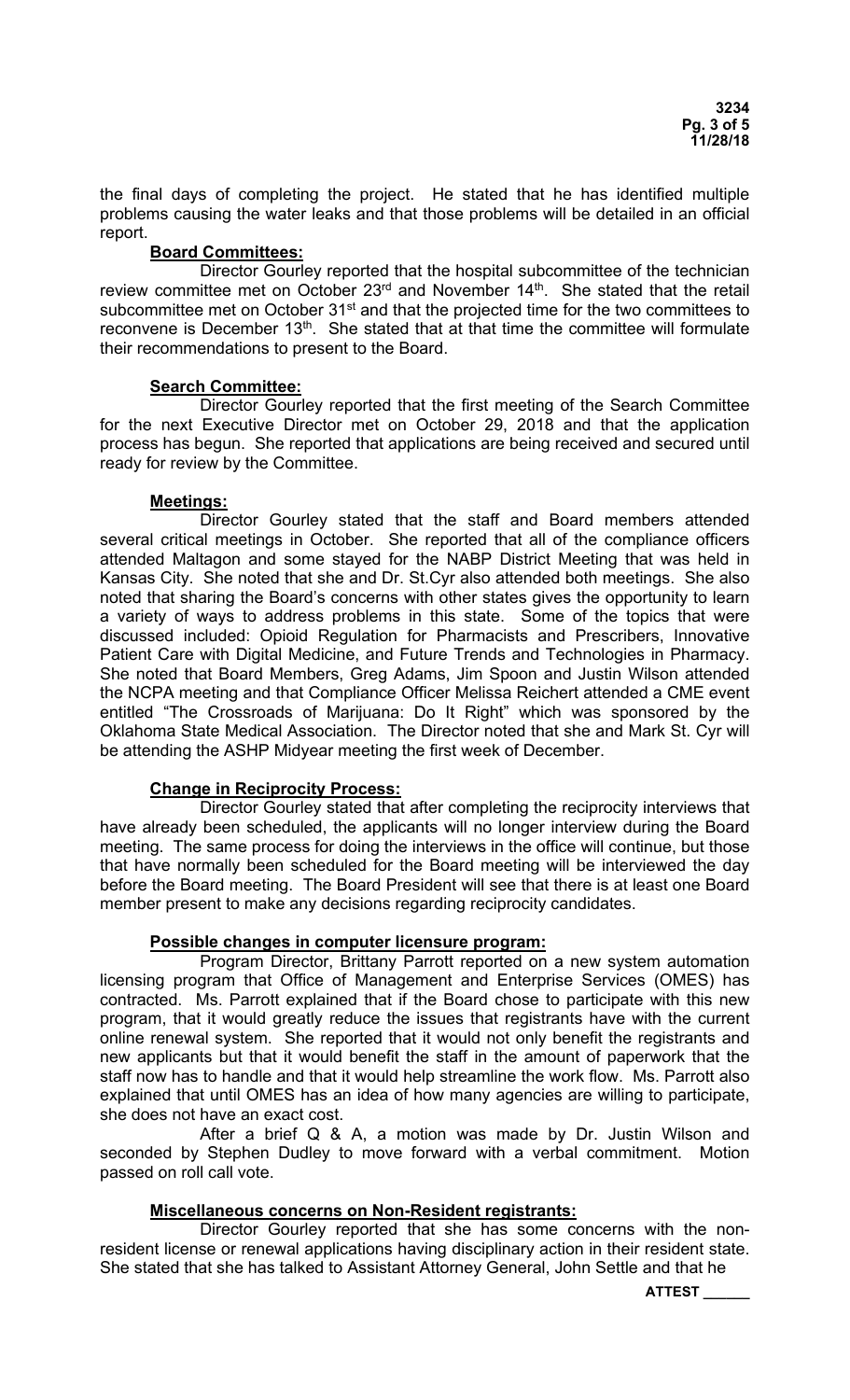stated that it is possible for us to make these licenses contingent on them complying with all the terms of their resident Board. She noted that our policy has been to license non-resident entities if they have a valid license from their Board of residence and have completed our non-resident application including reporting all disciplinary action. Some may have active license but are under probation, some are subject to very strict reporting or other terms to continue under probation with their Board. We could license them and expect the same criteria applied by their resident Board to be applied to the Oklahoma Board.

 The next concern reported by the Board Director is the non-resident 503B facilities. When reviewing the application, she noted that we can only view the material requested and sent to us when they apply for a non-resident license or renewal. When a bad inspection report is received it is viewed with concern. If a denial to license or renew letter is sent to the applicant, they have the option to come before the Board to appeal the denial. If this is the case, we have a few other things that we can do such as ask that they pay for an inspection of our choice or we inspect them ourselves all at their expense. NABP does not inspect 503B facilities since their focus is strictly pharmacy compounding. A sterile compounding inspection either by NABP or by our own compliance officers could be used but would fall short of the testing, verifications and quality control required by cGMP. She noted that as we gain experience, we may be able to verify compliance for those of concern.

### **Board interviews Reciprocity, Score Transfer and NAPLEX applicants:**

 The Board was called to order to interview fifteen (15) Reciprocity applicants, one (1) Score Transfer applicant and one (1) NAPLEX applicant. All applicants had taken and passed the Oklahoma Multi-State Jurisprudence Exam.

### **Reciprocities:**

| <b>Todd Ahlers</b>       | AZ.       | <b>Brittney Lager</b> | MO. | Kiri Rolek             | <b>PA</b> |
|--------------------------|-----------|-----------------------|-----|------------------------|-----------|
| <b>Andrew Byrnes</b>     | <b>OH</b> | <b>Cynthia Mate</b>   | ТX  | <b>Michael Schmidt</b> | <b>NC</b> |
| <b>Mathew Cole</b>       | IN        | Jellino McSween       | FL. | David Sorenson         | WI        |
| Jon Fields               | <b>OH</b> | Greg O'Grady          | ΙA  | <b>Larry Stephens</b>  | AL        |
| <b>Steven Gilbertson</b> | MT        | Derek Popken          | NE. | Jody Welchans          | ТX        |

**Score Transfer:** NAPLEX: William Betzner AR Syed Nizami

### **Kevin Rich of Oklahoma Pharmacists Helping Pharmacists (OPHP) gives Annual report:**

Kevin Rich D.Ph. presented the Board with an annual report from OPHP. He spoke on the leadership of the organization, and some of the issues and solutions that the organization has experienced. Mr. Rich also spoke on the support, involvement, and outreach opportunities that individuals have available to them.

 The Board thanked Dr. Rich for his presentation, and commended him for his excellent work with the organization and the help OPHP provides to the profession.

# **OSBP vs. Jill Harris, D.Ph. #13663, Case No. 1543:**

 The Board was called to order by President St. Cyr to hear the case of Jill Harris. Ms. Harris was not present. Registration Secretary, Rhonda Jenkins testified that she had been properly notified. OPHP Director Kevin Rich testified for the Board.

 Assistant Attorney General, John Settle presented the Board with the Complaint for review. Ms. Harris was charged with multiple violations of state and federal regulations and rules including violating a Board Order or Agreed Order. Ms. Harris had been sent an "Imminent Danger Suspension" letter notifying her that her license to practice pharmacy has been suspended indefinitely.

 Motion was made by Dr. Justin Wilson and seconded by Stephen Dudley that based on the clear and convincing evidence presented, Ms. Harris be found guilty as charged. Motion passed on roll call vote.

**ATTEST \_\_\_\_\_\_**